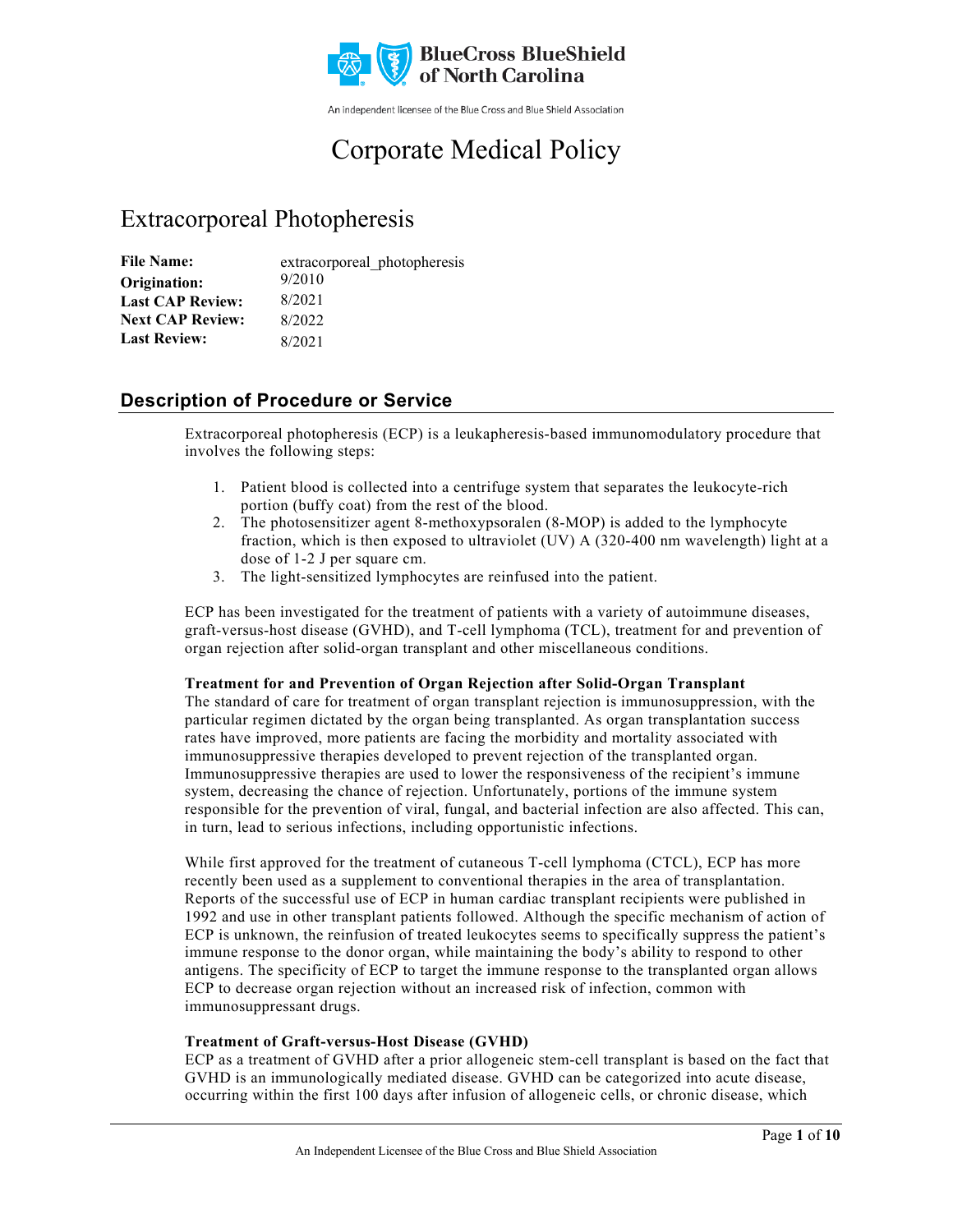develops sometime after 100 days. Acute GVHD is commonly graded from I–IV, ranging from mild disease, which is characterized by a skin rash without involvement of the liver or gut, to grades III and IV, which are characterized by generalized erythroderma, elevated bilirubin levels, or diarrhea. Grade III acute GVHD is considered severe, while Grade IV is considered life threatening. Chronic GVHD typically presents with more diverse symptomatology resembling autoimmune diseases such as progressive systemic sclerosis, systemic lupus erythematosus, or rheumatoid arthritis. Chronic GVHD may affect the mouth, eyes, respiratory tract, musculoskeletal system, peripheral nerves, as well as the skin, liver, or gut—the usual sites of acute GVHD.

#### **Treatment of Autoimmune Disease**

The use of ECP as a treatment of autoimmune disease is based on the premise that pathogenic lymphocytes form an expanded clone of cells, which are damaged when exposed to UV light in the presence of 8-MOP. It is hypothesized that the resulting damage induces a population of circulating suppressor T-cells targeted against the light-damaged cells. It is further hypothesized that these suppressor T-cells are targeted at a component of the cell that is common to the entire clone of abnormal cells (i.e., not just the light-sensitized cells), thus inducing a systemic effect. However, although scleroderma and other autoimmune diseases are associated with the presence of circulating antibodies, it is not certain how these antibodies are related to the pathogenesis of the disease, and, as discussed in this policy, photopheresis is not associated with consistent changes in autoantibody levels.

# **T-Cell Lymphoma**

# **Treatment of Cutaneous T-Cell Lymphoma (CTCL)**

According to the National Cancer Institute (NCI), cutaneous T-cell lymphoma (CTCL) is a neoplasia of malignant T-lymphocytes that initially present as skin involvement. CTCL is extremely rare, with an estimated incidence of about 0.4 per 100,000 annually but, because most are low-grade malignancies with long survival, the overall prevalence is much higher. Two CTCL variants, mycosis fungoides and the Sezary syndrome, account for about 60% and 5% of new cases of CTCL, respectively.

CTCL is included in the Revised European-American Lymphoma classification as a group of low-grade T-cell lymphomas, which should be distinguished from other T-cell lymphomas that involve the skin, such as anaplastic large cell lymphoma, peripheral T-cell lymphoma, adult Tcell leukemia/lymphoma (usually with systemic involvement), or subcutaneous panniculitic Tcell lymphoma. In addition, a number of benign or very indolent conditions can be confused with mycosis fungoides, further complicating diagnosis. See the Policy Guidelines for the current staging classification of CTCL using the TNM (tumor, node, metastases) classification system.

Mycosis fungoides typically progress from an eczematous patch/plaque stage covering less than 10% of the body surface (T1) to plaque stage covering 10% or more of the body surface (T2), and finally to tumors (T3) that frequently undergo necrotic ulceration. Sezary syndrome is an advanced form of mycosis fungoides with generalized erythroderma (T4) and peripheral blood involvement (B1) at presentation. Cytologic transformation from a low-grade lymphoma to a high-grade lymphoma sometimes occurs during the course of these diseases and is associated with a poor prognosis. A common cause of death during the tumor phase is sepsis from Pseudomonas aeruginosa or Staphylococcus aureus caused by chronic skin infection with staphylococcus species and subsequent systemic infections.

The natural history of mycosis fungoides is typically indolent. Symptoms may present for long periods, an average of 2 to 10 years, as waxing and waning cutaneous eruptions prior to biopsy confirmation. The prognosis of patients with mycosis fungoides/Sezary syndrome is based on the extent of disease at presentation and its stage. Lymphadenopathy and involvement of peripheral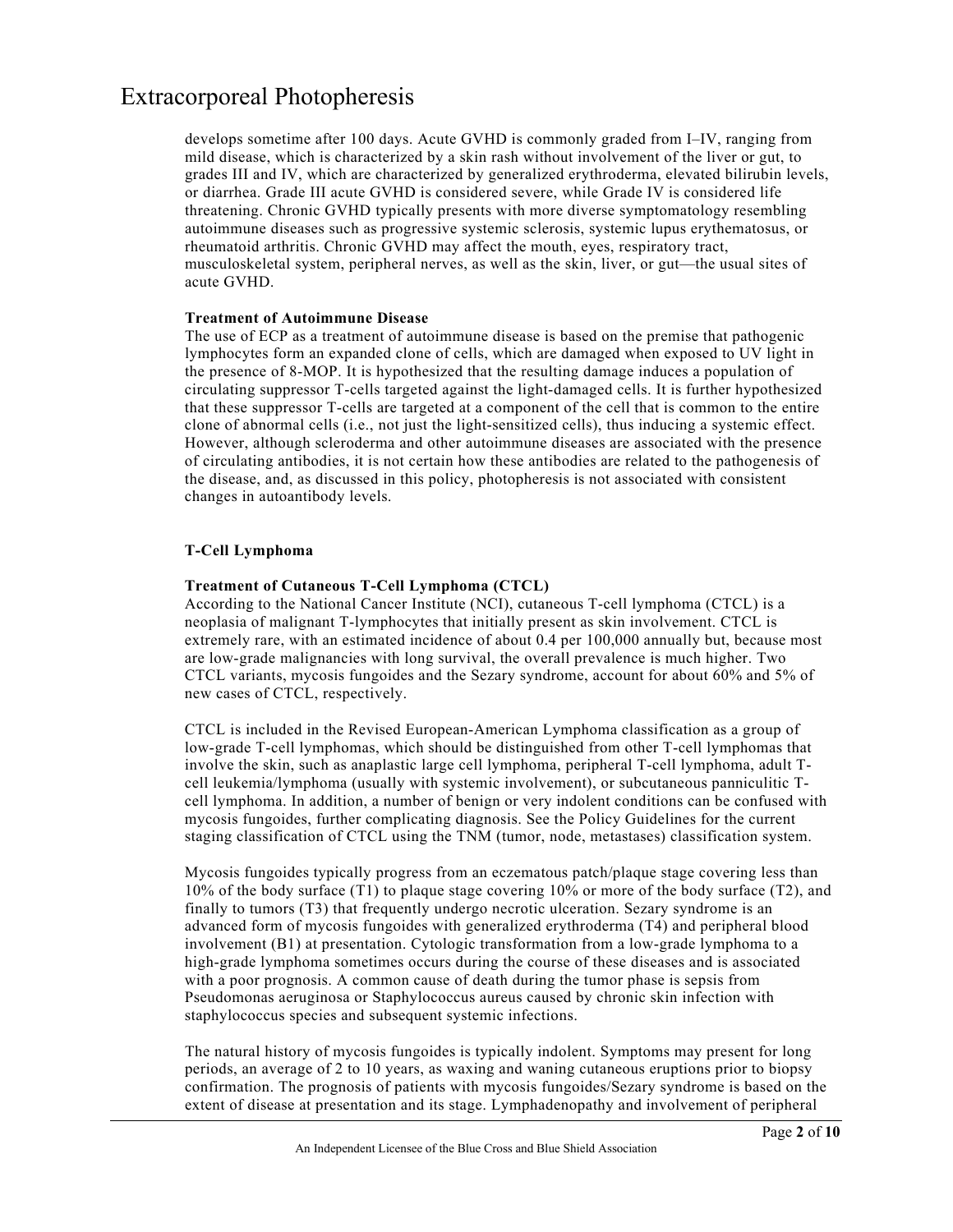blood and viscera increase in likelihood with worsening cutaneous involvement and define poor prognostic groups. The median survival following diagnosis varies according to stage. Patients with stage IA disease have a median survival of 20 or more years, with the majority of deaths for this group typically unrelated to mycosis fungoides. In contrast, more than 50% of patients with stage III through stage IV disease die of their disease, with a median survival of less than 5 years.

Appropriate therapy of CTCL depends on a variety of factors, including stage, the patient's overall health, and the presence of symptoms. In general, therapies can be categorized into topical and systemic treatments that include ECP. In contrast to more conventional lymphomas, CTCL, possibly excepting ones in the earliest stages, is not curable. Thus, systemic cytotoxic chemotherapy is avoided except for advanced-stage cases. Partial or complete remission is achievable, although the majority of patients require lifelong treatment and monitoring.

#### **Regulatory Status**

The U.S. Food and Drug Administration (FDA) has approved via premarket application for 2 photopheresis systems manufactured by Therakos Inc. Those systems are: UVAR® XTS Photopheresis System and Cellex®. Both systems are approved for use in the ultraviolet-A (UVA) irradiation (in the presence of the photoactive drug 8-MOP, methoxsalen) of extracorporeally circulating leukocyte-enriched blood in the palliative treatment of the skin manifestations of cutaneous T-cell lymphoma (CTCL) in persons who have not been responsive to other therapy.

8-MOP (UVADEX®) is approved by the FDA for use in conjunction with UVAR XTS Photopheresis System for use in the UVA irradiation in the presence of the photoactive drug methoxsalen of extracorporeally circulating leukocyte-enriched blood in the palliative treatment of the skin manifestations of CTCL in persons who have not been responsive to other therapy.

The use of either Therakos Photopheresis System or UVADEX® for other conditions is an offlabel use of a FDA-approved device/drug. FDA product code: LNR.

*\*\*\*Note: This Medical Policy is complex and technical. For questions concerning the technical language and/or specific clinical indications for its use, please consult your physician.*

# **Policy**

**BCBSNC will provide coverage for extracorporeal photopheresis when it is determined to be medically necessary because the medical criteria and guidelines shown below are met.**

# **Benefits Application**

This medical policy relates only to the services or supplies described herein. Please refer to the Member's Benefit Booklet for availability of benefits. Member's benefits may vary according to benefit design; therefore member benefit language should be reviewed before applying the terms of this medical policy.

# **When Extracorporeal Photopheresis is covered**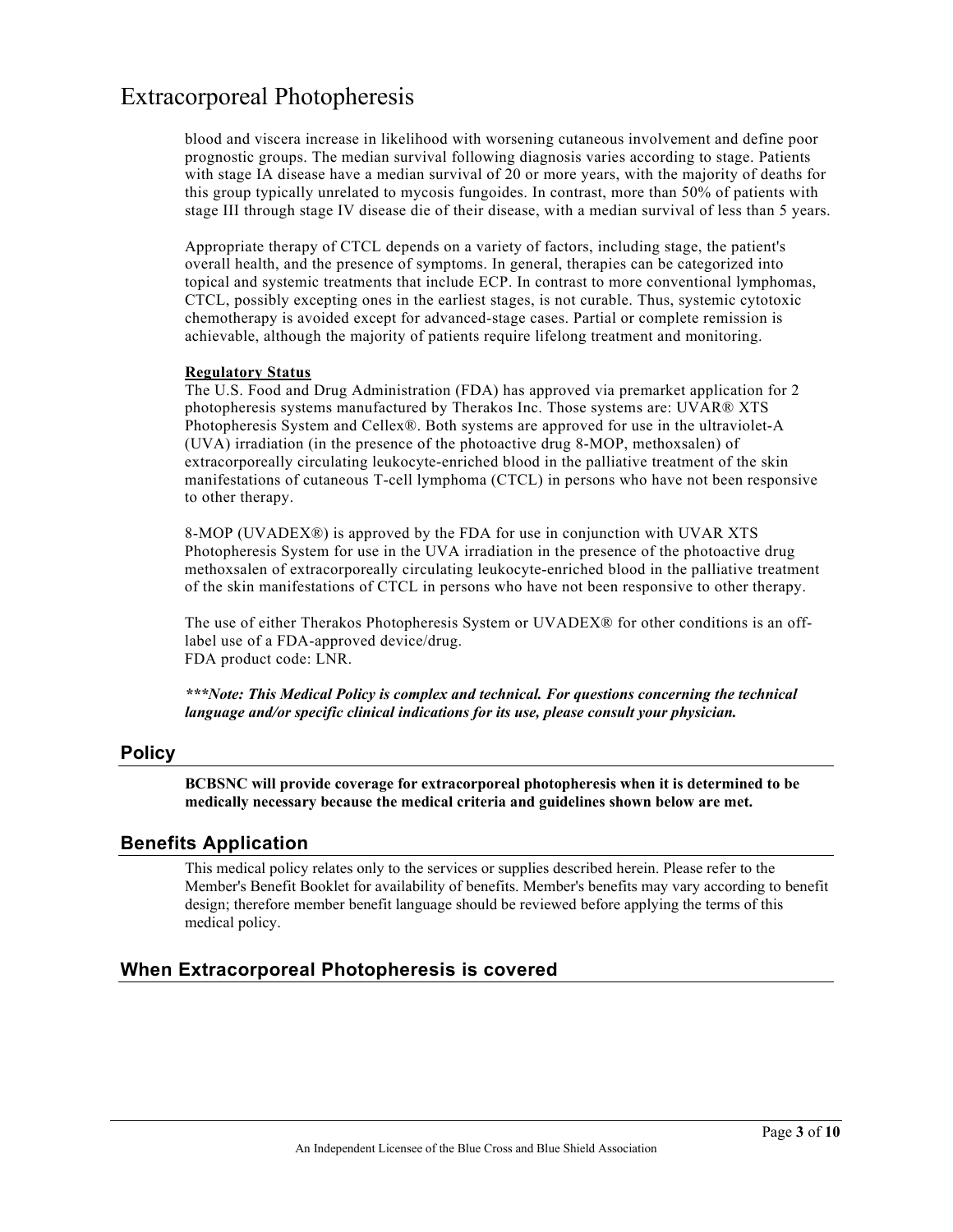# **Organ Rejection after Solid-Organ Transplant**

Extracorporeal photopheresis may be considered medically necessary to treat cardiac allograft rejection, including acute rejection, that is either recurrent or that is refractory to standard immunosuppressive drug treatment.

# **Graft-Versus-Host Disease**

Extracorporeal photopheresis may be considered medically necessary as a technique to treat acute and chronic graft-versus-host disease that is refractory to medical therapy.

# **Cutaneous T-cell lymphoma**

Extracorporeal photopheresis may be considered medically necessary as a technique to treat latestage (III/IV) cutaneous T-cell lymphoma.

Extracorporeal photopheresis may be considered medically necessary as a technique to treat early stage (I/II) cutaneous T-cell lymphoma that is progressive and refractory to established nonsystemic therapies.

# **When Extracorporeal Photopheresis is not covered**

# **Organ Rejection after Solid-Organ Transplant**

Extracorporeal photopheresis is considered investigational in all other situations related to treatment or prevention of rejection in solid-organ transplantation.

# **Graft-Versus-Host Disease**

Extracorporeal photopheresis is considered investigational as a technique to treat acute graftversus-host disease or chronic graft-versus-host disease that is either previously untreated or is responding to established therapies.

# **Autoimmune Diseases**

Extracorporeal photopheresis is considered investigational as a technique to treat either the cutaneous or visceral manifestations of autoimmune diseases, including but not limited to scleroderma, systemic lupus erythematosus, rheumatoid arthritis, pemphigus, psoriasis, multiple sclerosis, diabetes, autoimmune bullous disorders, severe atopic dermatitis, or Crohn's disease.

# **Cutaneous T-cell lymphoma**

Extracorporeal photopheresis is considered investigational as a technique to treat early stage (I/II) cutaneous T-cell lymphoma that is either previously untreated or is responding to established nonsystemic therapies.

# **Other**

Extracorporeal photopheresis is considered investigational for all other indications.

# **Policy Guidelines**

# **Graft Rejection After Solid Organ Transplant**

# **Heart Transplant**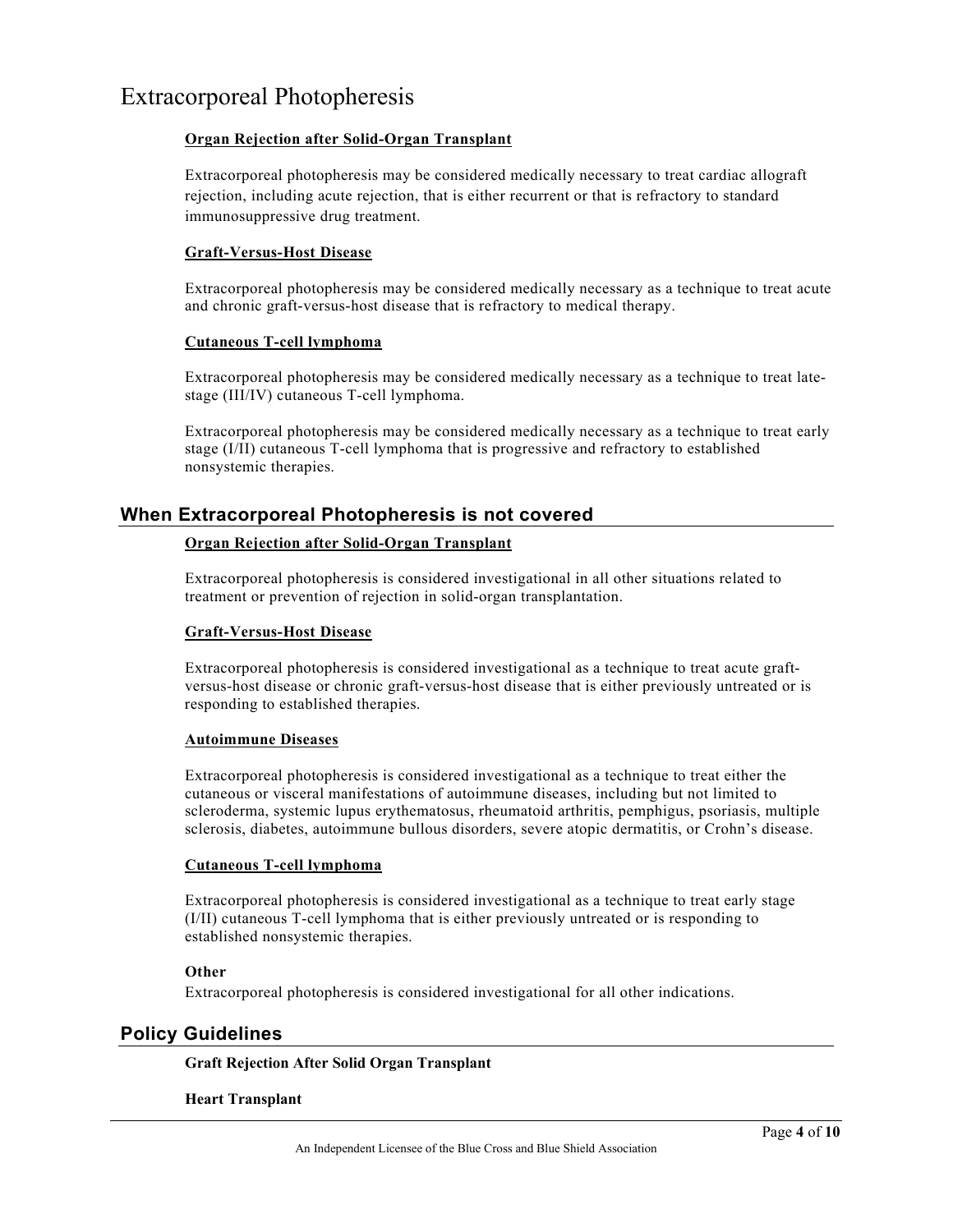For individuals who are heart transplant recipients who experience acute graft rejection refractory to immunosuppression who receive ECP, the evidence includes a small randomized controlled trial (RCT). Relevant outcomes are overall survival, change in disease status, and treatment-related mortality and morbidity. The small RCT, while suggesting similar outcomes for ECP and corticosteroids, is insufficient to permit conclusions on the utility of ECP. Studies with more patients and longer follow-up are needed. The evidence is insufficient to determine the effects of the technology on health outcomes.

For individuals who are heart transplant recipients who experience recurrent and/or refractory graft rejection who receive ECP, the evidence includes a comparative study and small case series. Relevant outcomes are overall survival, change in disease status, and treatment-related mortality and morbidity. Current evidence is consistent on the beneficial effect of ECP for cardiac transplant patients with graft rejection refractory to standard therapy. The evidence is sufficient to determine that the technology results in a meaningful improvement in the net health outcome.

For individuals who are heart transplant recipients who require prophylaxis to prevent graft rejection who receive ECP, the evidence includes a small RCT. Relevant outcomes are overall survival, change in disease status, and treatment-related mortality and morbidity. The small randomized trial is insufficient to permit conclusions on the utility of ECP. Studies with more patients and longer followup are needed. The evidence is insufficient to determine the effects of the technology on health outcomes.

#### **Lung Transplant**

For individuals who are lung transplant recipients who experience acute graft rejection who receive ECP, the evidence includes a small retrospective study and small case series. Relevant outcomes are overall survival, change in disease status, and treatment-related mortality and morbidity. Current evidence is very limited and any conclusions drawn lack certainty. A prospective, randomized trial is needed specifically evaluating the treatment of patients with acute graft rejection. The evidence is insufficient to determine the effects of the technology on health outcomes.

For individuals who are lung transplant recipients with bronchiolitis obliterans syndrome refractory to corticosteroids who receive ECP, the evidence includes a prospective study and numerous retrospective analyses. Relevant outcomes are overall survival, change in disease status, and treatment-related mortality and morbidity. Studies have shown inconsistent results across bronchiolitis obliterans syndrome grades. Prospective, RCTs are necessary with analyses stratified by syndrome grade. The evidence is insufficient to determine the effects of the technology on health outcomes.

#### **Liver Transplant**

For individuals who are liver transplant recipients who experience graft rejection and receive ECP, the evidence includes a small nonrandomized study, a retrospective study, and a case series. Relevant outcomes are overall survival, change in disease status, and treatment-related mortality and morbidity. Current evidence does not permit conclusions on the utility of ECP in this population. There is a need for RCTs comparing immunosuppressive therapy alone with immunosuppressive therapy with ECP. The evidence is insufficient to determine the effects of the technology on health outcomes.

#### **Kidney Transplant**

For individuals who are kidney transplant recipients who experience recurrent graft rejection who receive ECP, the evidence includes a small prospective study and numerous case reports. Relevant outcomes are overall survival, change in disease status, and treatment-related mortality and morbidity. Current evidence does not permit conclusions on the effect of ECP on net health outcome. RCTs, comparing immunosuppressive therapy with immunosuppressive therapy using ECP and examining histologic confirmation of treatment response, are needed. The evidence is insufficient to determine the effects of the technology on health outcomes.

#### **Graft-Versus-Host Disease**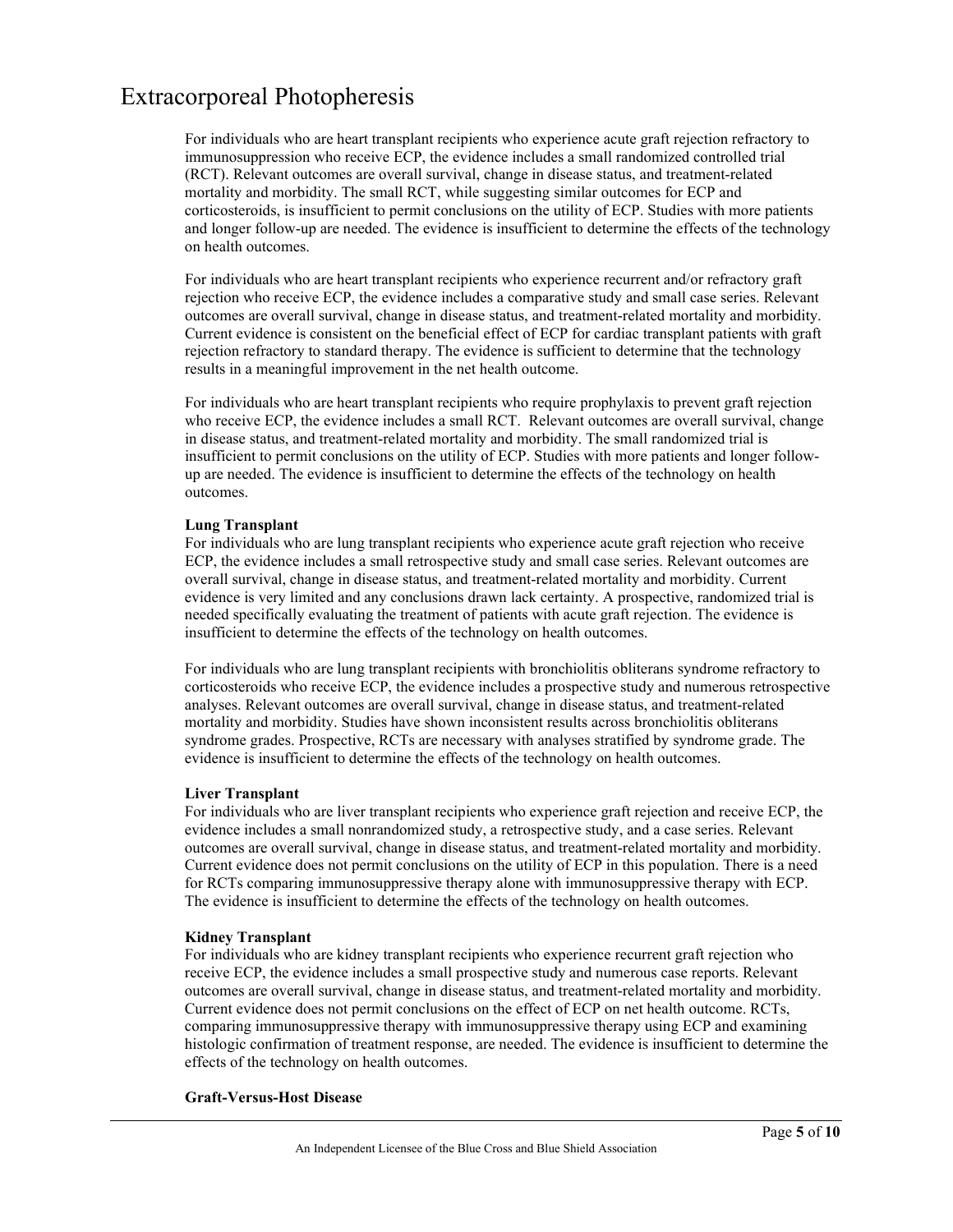For individuals who have acute or chronic graft-versus-host-disease (GVHD) refractory to medical treatment who receive ECP, the evidence includes systematic reviews, retrospective studies, and case series. Relevant outcomes are overall survival, change in disease status, and treatment-related mortality and morbidity. Current evidence has consistently shown that ECP reduces the incidence of GVHD that is unresponsive to standard therapy. Additionally, there is a lack of other treatment options for these patients; adverse events related to ECP are minimal; and, if there is a response to ECP, patients may be able to reduce or discontinue treatment with corticosteroids and other immunosuppressive agents. The evidence is sufficient to determine that the technology results in a meaningful improvement in the net health outcome.

#### **Autoimmune Disease**

For individuals who have autoimmune diseases (eg, cutaneous or visceral manifestations of autoimmune diseases including but not limited to scleroderma, systemic lupus erythematosus, rheumatoid arthritis, pemphigus, psoriasis, multiple sclerosis, diabetes, autoimmune bullous disorders, severe atopic dermatitis, and Crohn disease) who receive ECP, the evidence includes isolated RCTs, small prospective and retrospective studies, and case reports. Relevant outcomes are overall survival, change in disease status, and treatment-related mortality and morbidity. The current literature assessing the various autoimmune diseases is not sufficiently robust to support conclusions. The evidence is insufficient to determine the effects of the technology on health outcomes.

# **T-Cell Lymphoma**

#### **Cutaneous T-Cell Lymphoma**

For individuals who have advanced-stage (stage III or IV) cutaneous T-cell lymphoma (CTCL) who receive ECP, the evidence includes a systematic review and numerous small case series. Relevant outcomes are overall survival, change in disease status, and treatment-related mortality and morbidity. Evidence from these small case series has shown a favorable response to ECP treatment and an increase in survival in a proportion of these patients. The evidence is sufficient to determine that the technology results in a meaningful improvement in the net health outcome.

For individuals who have refractory or progressive early-stage (stage I or II) CTCL who receive ECP, the evidence includes a systematic review. Relevant outcomes are overall survival, change in disease status, and treatment-related mortality and morbidity. Given the unfavorable prognosis for patients with early-stage CTCL that progresses on nonsystemic therapies, the relative lack of adverse events with ECP compared with other systemic treatments, and the good response rates often observed with ECP, this therapy is an option for those with refractory or progressive early-stage CTCL. The evidence is sufficient to determine that the technology results in a meaningful improvement in the net health outcome.

#### **Organ Rejection After Solid Organ Transplant**

A regimen of immunosuppressive therapy is standard of care for the treatment of solid organ rejection. Therefore, refractory rejection is defined as rejection that fails to respond adequately to a standard regimen of immunosuppressive therapy.

Recurrent allograft rejection is defined as having at least 2 rejection episodes after standard immunosuppressive therapy.

There is no standard schedule for extracorporeal photopheresis (ECP), and reported schedules vary by the organ type. However, most reported cardiac and lung schedules initiate therapy with 2 consecutive days of ECP in month 1, followed by biweekly therapy on 2 consecutive days in months 2 and 3, then monthly on 2 consecutive days in months 4 through 6.

# **Graft-Versus-Host Disease**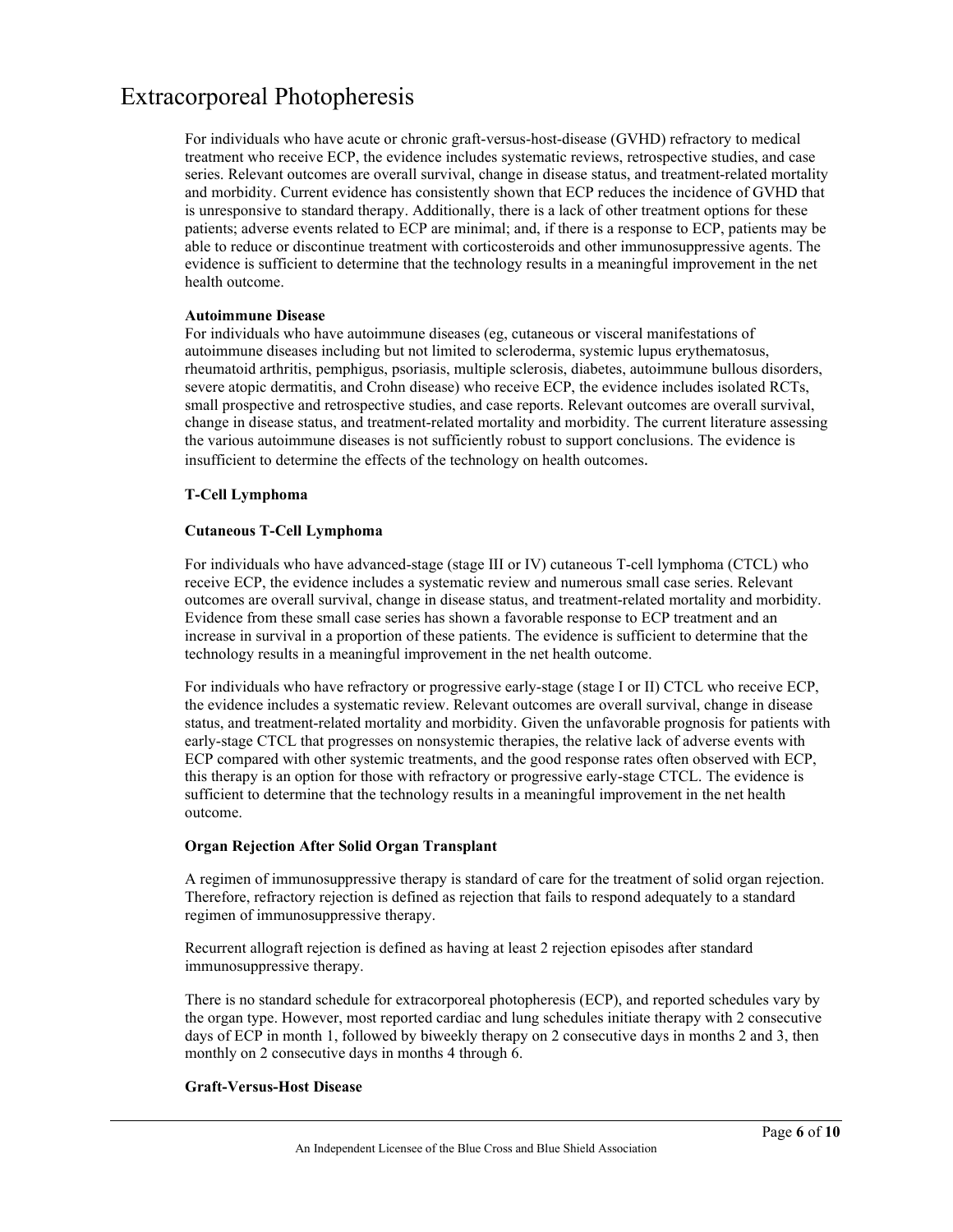Methylprednisolone is considered first-line treatment of acute graft-versus-host disease (GVHD). For chronic GVHD, an alternating regimen of cyclosporine and prednisone is commonly used; other therapies include antithymocyte globulin, corticosteroid monotherapy, and cytotoxic immunosuppressive drugs such as procarbazine, cyclophosphamide, or azathioprine. Therefore, refractory disease is defined as GVHD that fails to respond adequately to a trial of any of these therapies.

Treatment schedule and duration of ECP for GVHD have not been optimally defined. Guidelines and consensus statements have generally recommended 1 cycle (ie, ECP on 2 consecutive days) weekly for acute GVHD and every 2 weeks for chronic GVHD. Treatment duration is based on clinical response (see the Practice Guidelines and Position Statements section); discontinuation is generally recommended for no or minimal response.

#### **Cutaneous T-Cell Lymphoma Staging**

Cutaneous T-cell Lymphoma staging is based on the tumor, node, metastases (TNM) classification system.

| <b>Stage</b> | Tumor T, N, and M Categories                 |
|--------------|----------------------------------------------|
|              |                                              |
| IΑ           | T <sub>1</sub> N <sub>0</sub> M <sub>0</sub> |
| ΙB           | T <sub>2</sub> N <sub>0</sub> M <sub>0</sub> |
| <b>IIA</b>   | T1-2N1M1                                     |
| <b>IIB</b>   | $T3N0-1M0$                                   |
| Ш            | T4N0-1M0                                     |
| <b>IVA</b>   | $T1-4N2-3M0$                                 |
| <b>IVB</b>   | $T1-4N0-3M1$                                 |
|              |                                              |

# **Sézary Syndrome**

According to the World Health Organization–European Organization for Research and Treatment of Cancer, Sézary syndrome is defined by the triad of erythroderma, generalized lymphadenopathy, and the presence of neoplastic T cells (Sézary cells) in the skin, lymph nodes, and peripheral blood. The International Society of Cutaneous Lymphomas recommends an absolute Sézary cell count of at least 1000 cells per cubic millimeter, in the presence of immunophenotypical abnormalities (CD4/CD8 ratio >10; loss of any or all of the T-cell antigens CD2, CD3, CD4, and CD5; or both), or the demonstration of a T-cell clone in the peripheral blood by molecular or cytogenetic methods.

# **Billing/Coding/Physician Documentation Information**

This policy may apply to the following codes. Inclusion of a code in this section does not guarantee that it will be reimbursed. For further information on reimbursement guidelines, please see Administrative Policies on the Blue Cross Blue Shield of North Carolina web site at www.bcbsnc.com. They are listed in the Category Search on the Medical Policy search page.

# *Applicable service codes*: *36522*

BCBSNC may request medical records for determination of medical necessity. When medical records are requested, letters of support and/or explanation are often useful, but are not sufficient documentation unless all specific information needed to make a medical necessity determination is included.

# **Scientific Background and Reference Sources**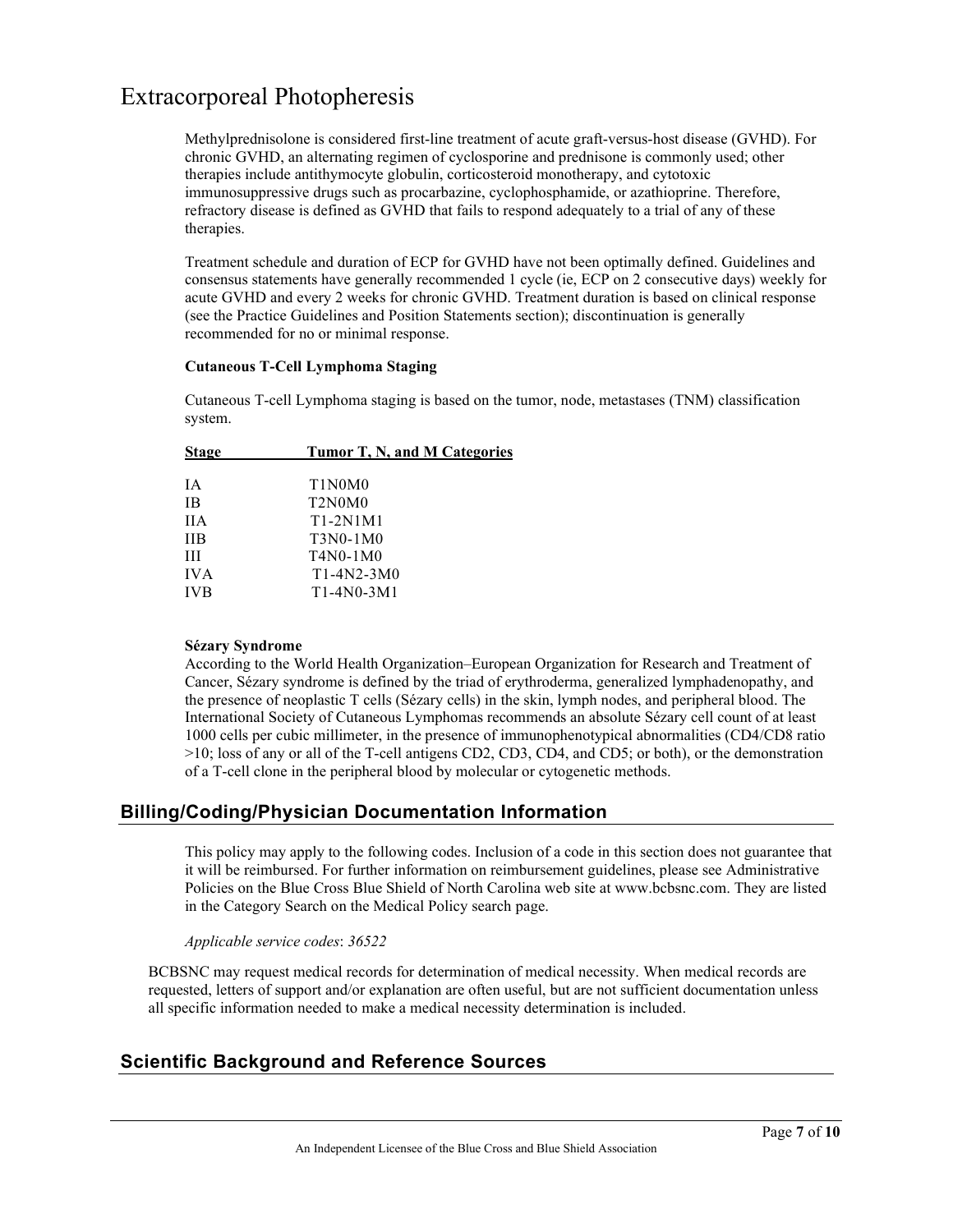# **Extracorporeal Photopheresis for Graft versus Host Disease, Autoimmune Disease, and Cutaneous T-Cell Lymphoma**

BCBSA Medical Policy Reference Manual [Electronic Version]. 8.01.36, 12/11/2009

Medical Director Review - 8/2010

BCBSA Medical Policy Reference Manual [Electronic Version]. 8.01.36, 1/13/2011

# **Name change - Extracorporeal Photopheresis after Solid Organ Transplant and for Graft versus Host Disease, Autoimmune Disease, and Cutaneous T-Cell Lymphoma**

Medical Director Review – 3/2011

Specialty Matched Consultant Advisory Panel – 8/2011

BCBSA Medical Policy Reference Manual [Electronic Version]. 8.01.36, 3/8/2012

Specialty Matched Consultant Advisory Panel – 8/2012

#### **Name change - Extracorporeal Photopheresis**

BCBSA Medical Policy Reference Manual [Electronic Version]. 8.01.36, 2/14/2013

Specialty Matched Consultant Advisory Panel – 8/2013

BCBSA Medical Policy Reference Manual [Electronic Version]. 8.01.36, 5/22/2014

Specialty Matched Consultant Advisory Panel- 8/2014

BCBSA Medical Policy Reference Manual [Electronic Version]. 8.01.36, 4/23/2015

Specialty Matched Consultant Advisory Panel- 8/2015

Specialty Matched Consultant Advisory Panel- 8/2016

Specialty Matched Consultant Advisory Panel- 8/2017

BCBSA Medical Policy Reference Manual [Electronic Version]. 8.01.36, 10/27/2017

Specialty Matched Consultant Advisory Panel- 8/2018

BCBSA Medical Policy Reference Manual [Electronic Version]. 8.01.36, 10/10/2018

Specialty Matched Consultant Advisory Panel- 8/2019

BCBSA Medical Policy Reference Manual [Electronic Version]. 8.01.36, 10/17/2019

Specialty Matched Consultant Advisory Panel- 8/2020

BCBSA Medical Policy Reference Manual [Electronic Version]. 8.01.36, 10/15/2020

Specialty Matched Consultant Advisory Panel- 8/2021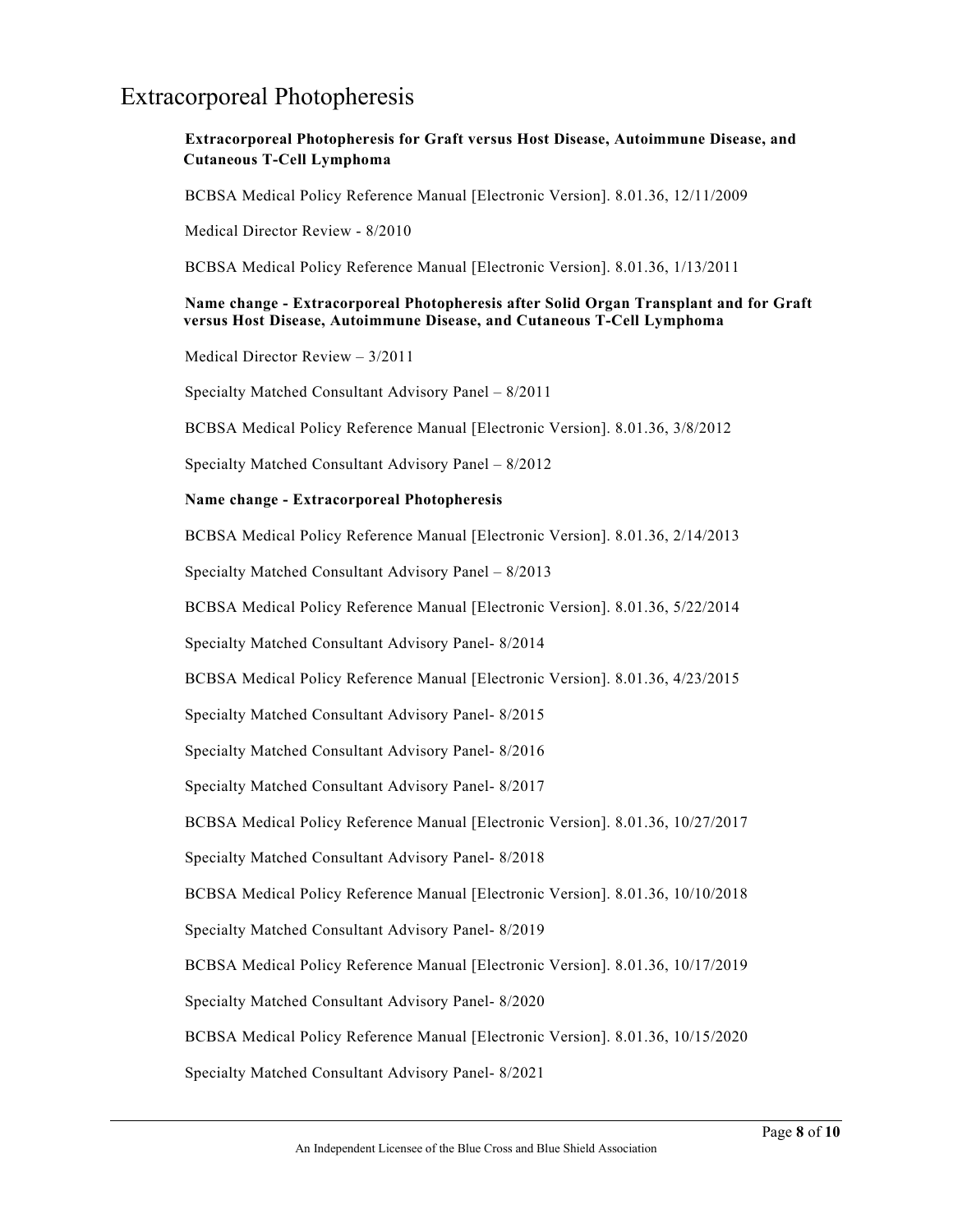# **Policy Implementation/Update Information**

# **Extracorporeal Photopheresis for Graft versus Host Disease, Autoimmune Disease, and Cutaneous T-Cell Lymphoma**

9/28/10 New policy written. "Extracorporeal photopheresis may be considered medically necessary as a technique to treat chronic graft-versus-host disease that is refractory to medical therapy. Extracorporeal photopheresis may be considered medically necessary as a technique to treat late-stage (III/IV) cutaneous T-cell lymphoma. Extracorporeal photopheresis may be considered medically necessary as a technique to treat early stage (I/II) cutaneous T-cell lymphoma that is progressive and refractory to established nonsystemic therapies." "Extracorporeal photopheresis is considered investigational as a technique to treat acute graft-versus-host disease or chronic graft-versus-host disease that is either previously untreated or is responding to established therapies. Extracorporeal photopheresis is considered investigational as a technique to treat either the cutaneous or visceral manifestations of autoimmune diseases, including but not limited to scleroderma, systemic lupus erythematosus, rheumatoid arthritis, pemphigus, psoriasis, multiple sclerosis, or diabetes. Extracorporeal photopheresis is considered investigational as a technique to treat early stage (I/II) cutaneous T-cell lymphoma that is either previously untreated or is responding to established nonsystemic therapies." Reviewed with Medical Director 8/31/2010. Notification given 9/28/2010. Policy effective date 1/4/2011. (btw)

## **Name change - Extracorporeal Photopheresis after Solid Organ Transplant and for Graft versus Host Disease, Autoimmune Disease, and Cutaneous T-Cell Lymphoma**

- 6/21/11 Added "Solid Organ Transplant to policy name. "Description" section updated to include section regarding use in solid organ transplantation rejection. Added the following statement to the "When Covered" section; "Extracorporeal photopheresis may be considered medically necessary to treat cardiac allograft rejection, including acute rejection, that is either recurrent or that is refractory to standard immunosuppressive drug treatment." Added the following information to the "When Not Covered" section; "Extracorporeal photopheresis is considered investigational in all other situations related to treatment or prevention of rejection in solid-organ transplantation." Added "autoimmune bullous disorders" to the "Autoimmune Disease" statement as another example of when extracorporeal photopheresis is not covered. Reviewed by Medical Director 3/23/11. References added. (btw)
- 9/30/11 Specialty Matched Consultant Advisory Panel review 8/31/2011. No change to policy statement. (btw)
- 5/1/12 Policy Guidelines updated. Reference added. Medical Director review 4/12/12. (btw)
- 9/4/12 Specialty Matched Consultant Advisory Panel review 8/15/2012. No change to policy. (btw)

# **Name change - Extracorporeal Photopheresis**

4/30/13 Name changed from "Extracorporeal Photopheresis after Solid Organ Transplant and for Graft versus Host Disease, Autoimmune Disease, and Cutaneous T-Cell Lymphoma" to "Extracorporeal Photopheresis". Description section revised to add information regarding Peripheral T-Cell Lymphoma (PTCL). Added the following statement to the When Not Covered section; "Other - Extracorporeal photopheresis is considered